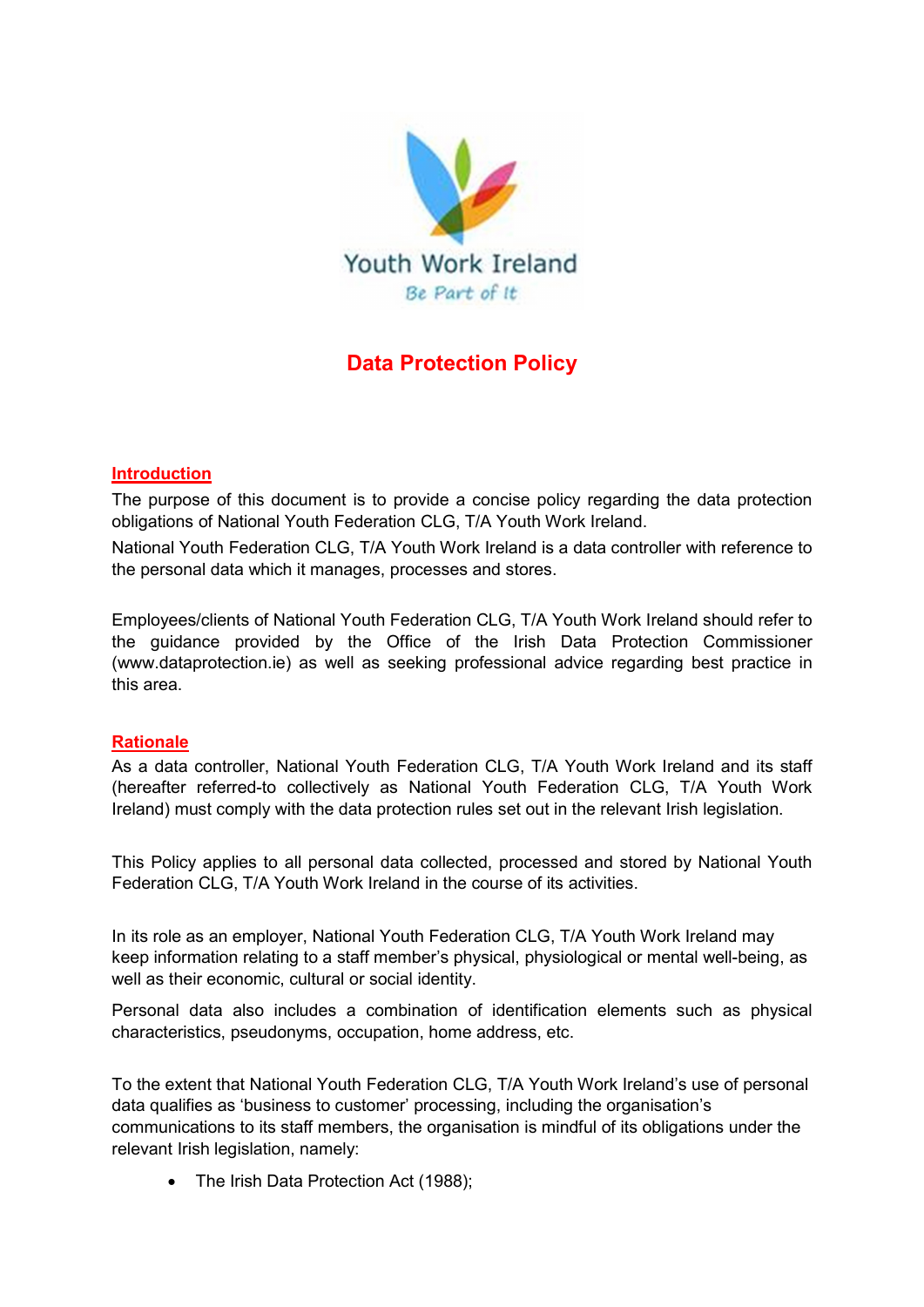- The Irish Data Protection (Amendment) Act (2003); and
- The EU Electronic Communications Regulations (2011).

## **Scope**

The policy covers both personal and sensitive personal data held in relation to its data subjects by National Youth Federation CLG, T/A Youth Work Ireland. The policy applies equally to personal data held in manual and automated form. All personal and sensitive personal data will be treated with equal care by National Youth Federation CLG, T/A Youth Work Ireland. Both categories will be equally referred to as personal data in this policy, unless specifically stated otherwise.

## **Definitions**

For the avoidance of doubt, and for consistency in terminology, the following definitions apply within this Policy.

#### Data

This includes both automated and manual data.

- Automated data means data held on computer, or stored with the intention that it is processed on computer.
- Manual data means data that is processed as part of a relevant filing system, or which is stored with the intention that it forms part of a relevant filing system.

#### Personal Data

Information that relates to a living individual, who can be identified either directly from that data, or indirectly in conjunction with other data which is likely to come into the legitimate possession of National Youth Federation CLG, T/A Youth Work Ireland.

#### Sensitive Personal Data

Sensitive personal data is personal data which relates to specific aspects of one's identity or personality, and includes information relating to ethnic or racial identity, political or ideological beliefs, religious beliefs, trade union membership, mental or physical well-being, sexual orientation, or criminal record.

## Data Controller

The legal entity responsible for the acquisition, processing and use of the personal data. In the context of this policy; National Youth Federation CLG, T/A Youth Work Ireland is the data controller.

#### Data Subject

A living individual who is the subject of the personal data, i.e. to whom the data relates either directly or indirectly.

#### Data Processor

A person or entity who processes personal data on behalf of National Youth Federation CLG, T/A Youth Work Ireland on the basis of a formal, written contract, but who is not an employee of National Youth Federation CLG, T/A Youth Work Ireland.

#### Data Protection Officer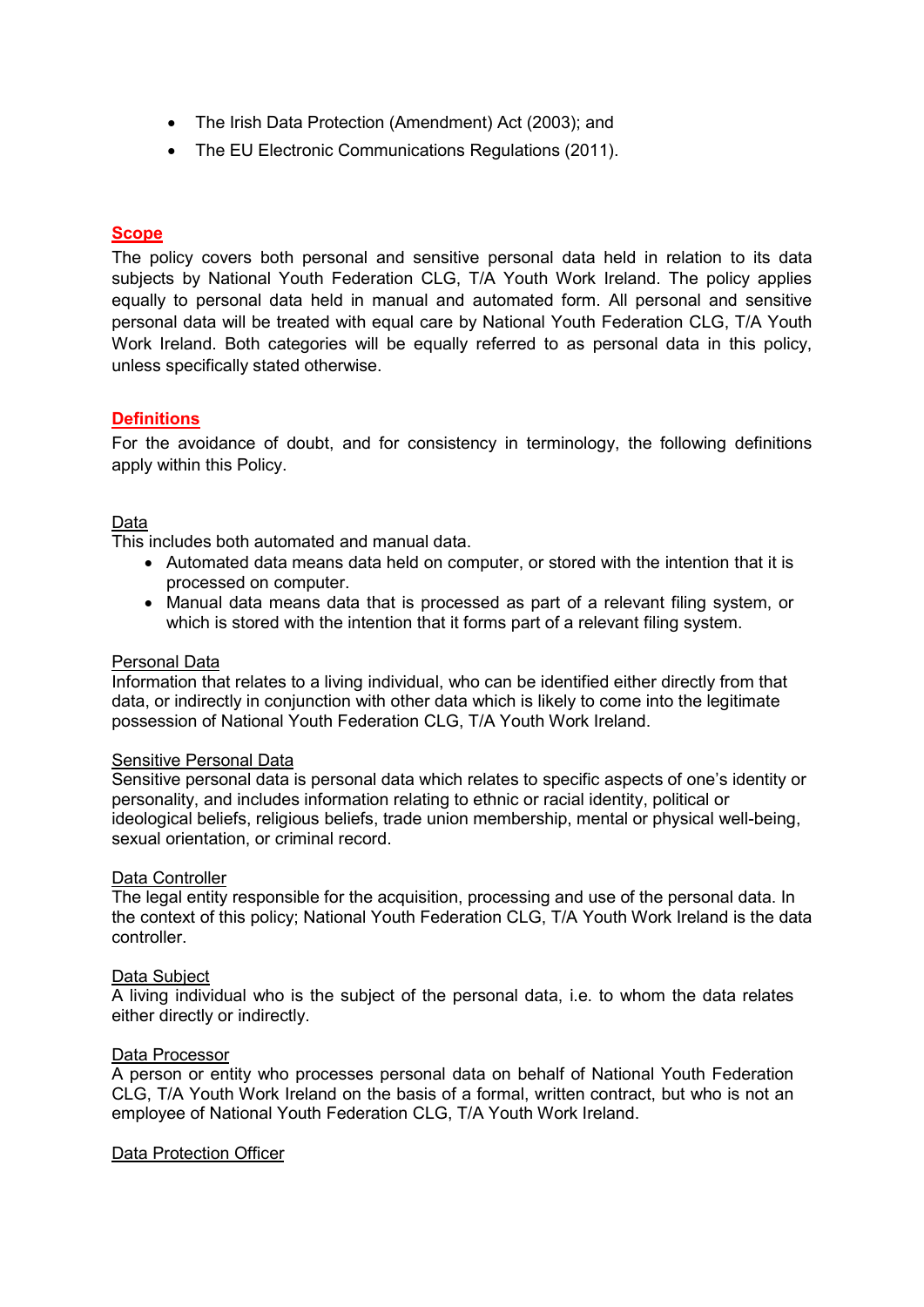Ultan Browne was appointed by National Youth Federation CLG, T/A Youth Work Ireland to monitor compliance with the appropriate data protection legislation, to deal with Subject Access Requests, and to respond to data protection queries from staff members and the general public.

## National Youth Federation CLG, T/A Youth Work Ireland as a Data Controller

In the course of its daily organisational activities, National Youth Federation CLG, T/A Youth Work Ireland acquires, processes and stores personal data in relation to living individuals. To that extent, National Youth Federation CLG, T/A Youth Work Ireland is a data controller, and has obligations under the Data Protection legislation, which are reflected in this document.

National Youth Federation CLG, T/A Youth Work Ireland is committed to ensuring that all staff members have sufficient awareness of the legislation in order to be able to anticipate and identify a data protection issue, should one arise. In such circumstances, staff members must ensure that the Data Protection Officer (DPO) is informed, in order that appropriate corrective action is taken.

Due to the nature of the services provided by National Youth Federation CLG, T/A Youth Work Ireland, there is a regular and active exchange of personal data between National Youth Federation CLG, T/A Youth Work Ireland and its data subjects. In addition, National Youth Federation CLG, T/A Youth Work Ireland exchanges personal data with data processors on the data subjects' behalf. This is consistent with National Youth Federation CLG, T/A Youth Work Ireland's obligations under the terms of its contracts with its data processors.

This policy provides the guidelines for this exchange of information, as well as the procedure to follow in the event that a staff member is unsure whether such data can be disclosed. In general terms, the staff member should consult with the Data Protection Officer to seek clarification.

#### Third-Party Processors (where applicable)

In the course of its role as data controller, National Youth Federation CLG, T/A Youth Work Ireland engages third-party service providers, or data processors, to process personal data on its behalf.

In each case, a formal, written contract is in place with the processor, outlining their obligations in relation to the personal data, the security measures that they must have in place to protect the data, the specific purpose or purposes for which they are engaged, and the understanding that they will only process the data in compliance with the Irish Data Protection legislation.

The contract will also include reference to the fact that the data controller is entitled, from time to time, to audit or inspect the data management activities of the data processor, and to ensure that they remain compliant with the legislation, and with the terms of the contract.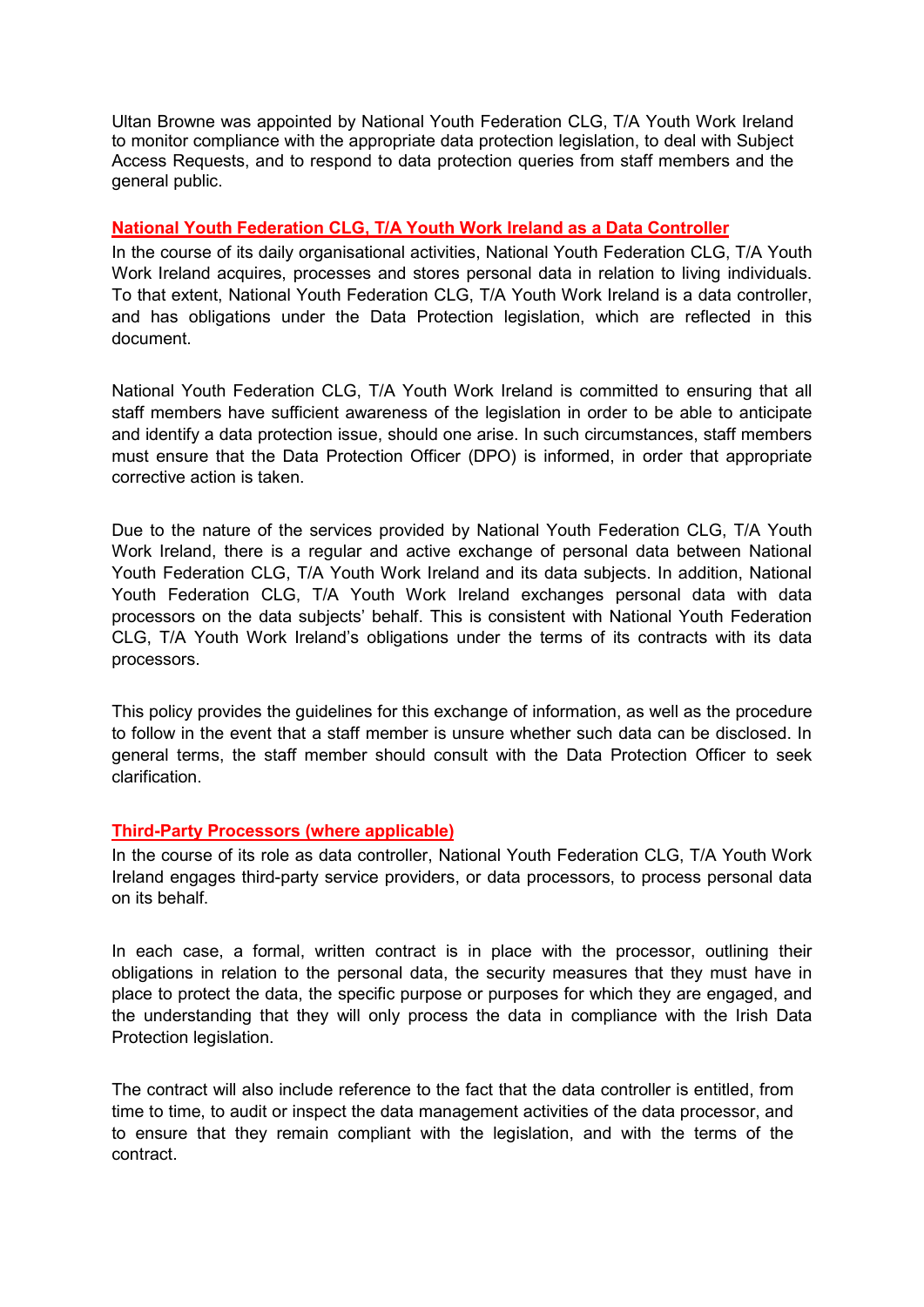# The Data Protection Rules

The following key rules are enshrined in Irish legislation and are fundamental to National Youth Federation CLG, T/A Youth Work Ireland's data protection policy.

In its capacity as data controller, National Youth Federation CLG, T/A Youth Work Ireland ensures that all data shall:

# 1. Be obtained and processed fairly and lawfully

For data to be obtained fairly, the data subject will, at the time the data are being collected, be made aware of:

- The identity of the data controller (National Youth Federation CLG, T/A Youth Work Ireland);
- The purpose(s) for which the data is being collected;
- The person(s) to whom the data may be disclosed by the data controller;
- Any other information that is necessary so that the processing may be fair.

National Youth Federation CLG, T/A Youth Work Ireland will meet this obligation in the following way:

- Where possible, the informed consent of the data subject will be sought before their data is processed;
- Where it is not possible to seek consent, National Youth Federation CLG, T/A Youth Work Ireland will ensure that collection of the data is justified under one of the other lawful processing conditions – legal obligation, contractual necessity, etc.;
- Where National Youth Federation CLG, T/A Youth Work Ireland intends to record activity on CCTV or video, a Fair Processing Notice will be posted in full view, prior to the recording;
- Processing of the personal data will be carried out only as part of National Youth Federation CLG, T/A Youth Work Ireland's lawful activities, and it will safeguard the rights and freedoms of the data subject;
- The data subject's data will not be disclosed to a third party other than to a party contracted to National Youth Federation CLG, T/A Youth Work Ireland and operating on its behalf, or where National Youth Federation CLG, T/A Youth Work Ireland is required to do so by law.

#### 2. Be obtained only for one or more specified, legitimate purposes

National Youth Federation CLG, T/A Youth Work Ireland will obtain data for purposes which are specific, lawful and clearly stated. A data subject will have the right to question the purpose(s) for which National Youth Federation CLG, T/A Youth Work Ireland holds their data, and it will be able to clearly state that purpose or purposes.

3. Not be further processed in a manner incompatible with the specified purpose(s)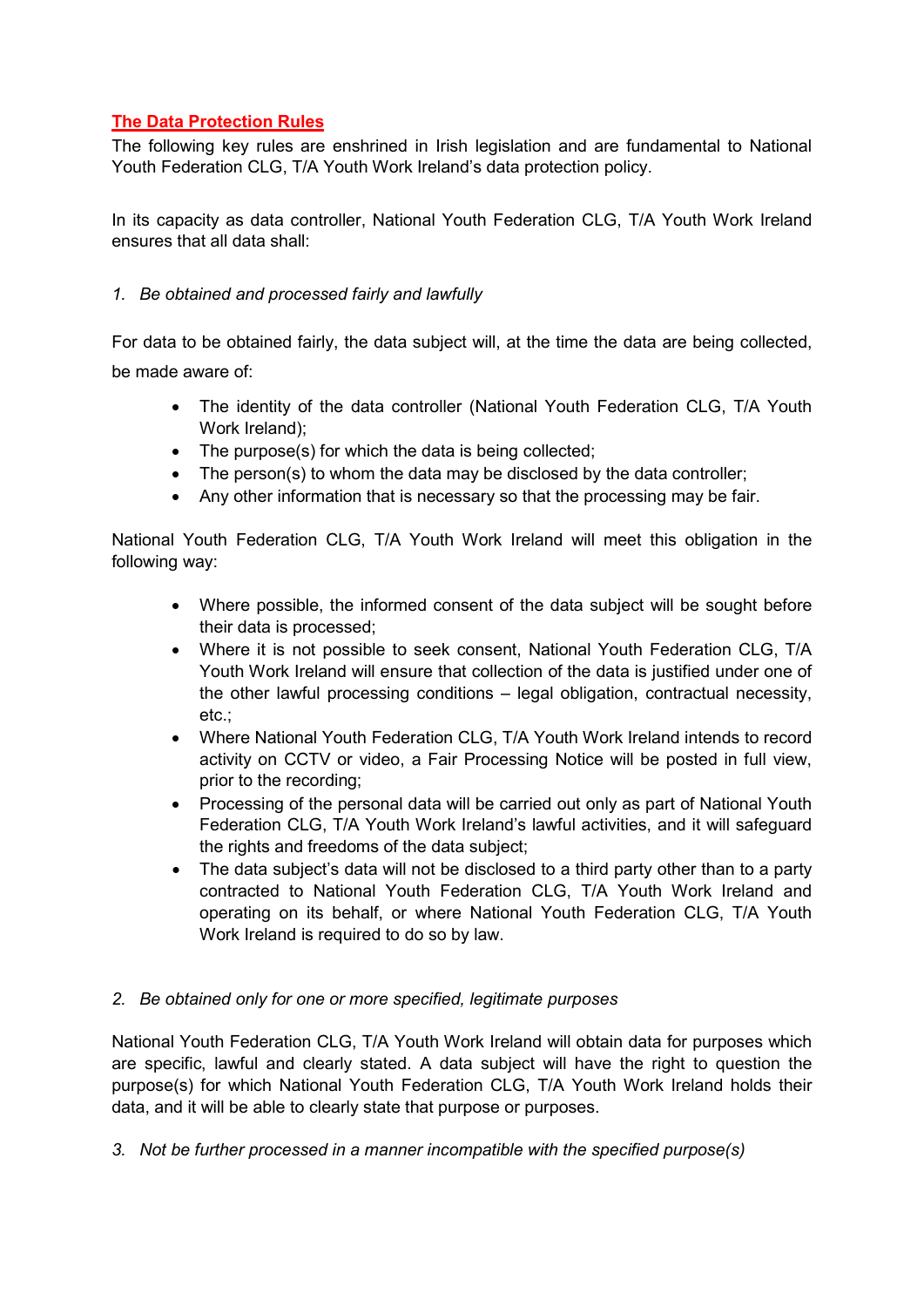Any use of the data by National Youth Federation CLG, T/A Youth Work Ireland will be compatible with the purposes for which the data was acquired.

## 4. Be kept safe and secure

National Youth Federation CLG, T/A Youth Work Ireland will employ high standards of security in order to protect the personal data under its care. National Youth Federation CLG, T/A Youth Work Ireland's Password Policy and Data Retention & Destruction Policies guarantee protection against unauthorised access to, or alteration, destruction or disclosure of any personal data held by National Youth Federation CLG, T/A Youth Work Ireland in its capacity as data controller.

Access to, and management of, staff and customer records is limited to those staff members who have appropriate authorisation and password access.

In the event of a data security breach affecting the personal data being processed on behalf of the data controller, the relevant third party processor will notify the data controller without undue delay.

#### 5. Be kept accurate, complete and up-to-date where necessary

National Youth Federation CLG, T/A Youth Work Ireland will:

- Ensure that administrative and IT validation processes are in place to conduct regular assessments of data accuracy;
- Conduct periodic reviews and audits to ensure that relevant data is kept accurate and up-to-date. National Youth Federation CLG, T/A Youth Work Ireland conducts a review of sample data every six months to ensure accuracy;
- Ensure that staff contact details and details on next-of-kin are reviewed and updated every two years, or on an 'ad hoc' basis where staff members inform the office of such changes;
- Conduct regular assessments in order to validate the need to keep certain personal data.
- 6. Be adequate, relevant and not excessive in relation to the purpose(s) for which the data were collected and processed

National Youth Federation CLG, T/A Youth Work Ireland will ensure that the data it processes in relation to data subjects are relevant to the purposes for which those data are collected. Data which are not relevant to such processing will not be acquired or maintained.

# 7. Not be kept for longer than is necessary to satisfy the specified purpose(s)

National Youth Federation CLG, T/A Youth Work Ireland has identified an extensive matrix of data categories, with reference to the appropriate data retention period for each category. The matrix applies to data in both a manual and automated format.